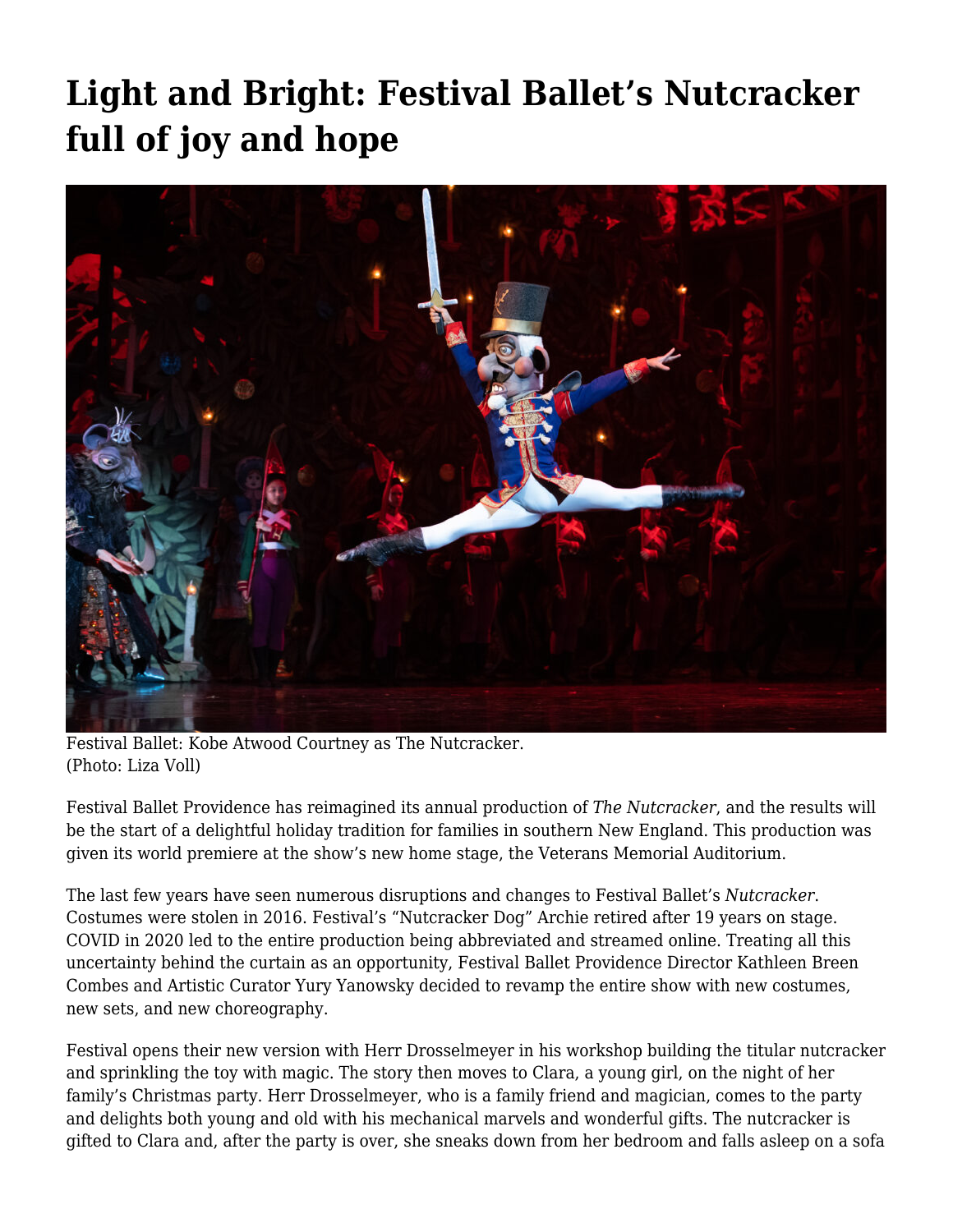by the tree.



Festival Ballet: Mamuka Kikalishvili and Eugenia Zinovieva as Snow King and Queen. (Photo: Liza Voll)

Suddenly, Clara shrinks down to the size of her nutcracker doll and the room is filled with giant mice and rats. A battle begins, with the nutcracker fighting the Rat King and his minions. Festival's 2021 battle is filled with fun and humor as combatants launch food at each other and the wounded are removed by an efficient rodent medical corps. Just when it looks as if the nutcracker might be defeated, Clara saves the day and distracts the Rat King allowing the nutcracker a chance to overcome his foe. The overly-dramatic death of the Rat King made his passing more humorous than scary. The nutcracker transforms into a handsome young prince and takes Clara away from her home to an enchanted snowswept forest where they are welcomed by the Snow King and Queen who provide Clara with gifts fit for a princess, ending the first act.

The second act takes place in the Land of Sweets where various characters dance and perform for the nutcracker-turned-prince and his companion Clara. These dances include cultural homages to Russia, Spain, Arabia, and China; Festival put time and effort into making all the dances show off these cultures in a dignified manner. The Chinese "Tea" dance especially has been reimagined with support from the Chinese community. The Sugar Plum Fairy (one of the sweets) and her partner dance a grand *pas de deux* displaying great strength and control throughout.

New to Providence's production is the inclusion of Mother Ginger, a giant gingerbread house bursting with young dancers; the athletic prowess of some of the little dancers stole the show. The production doesn't just have children in it as a gimmick: they are integral to the cast, well employed as guests at the party, snowflakes in the winter, and propelling Clara and her Prince through the Land of Sweets.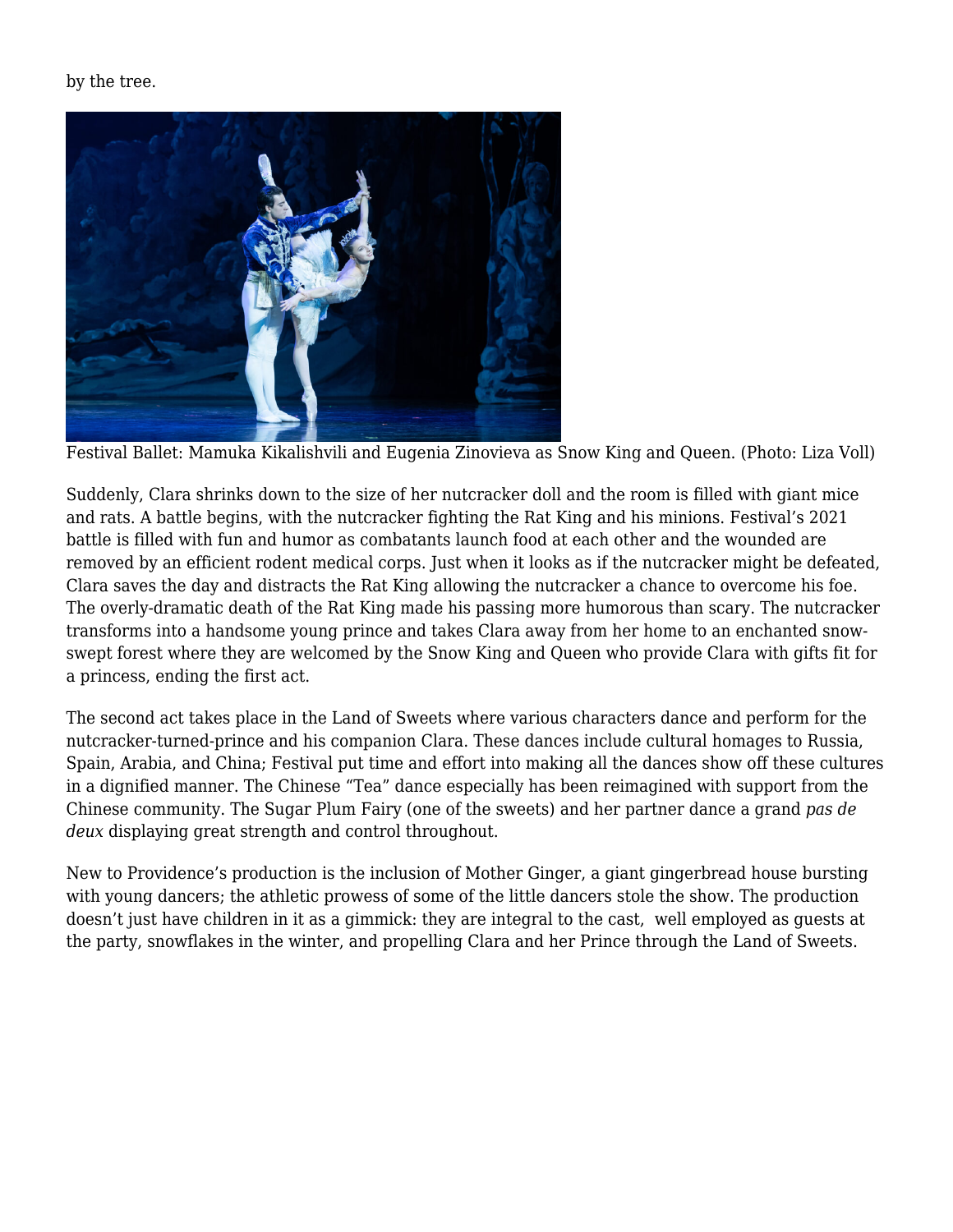

Festival Ballet: Nina Yoshida and Kobe Atwood Courtney as Snow Queen and King. (Photo: Liza Voll)

Festival's Clara was played by teenager Charlotte Seymour at the December 19 performance reviewed. Using a younger dancer means that the Act I *pas de deux* sometimes performed by Clara is given to adult dancers. The strength of Seymour's dancing and her delight in the role shine through, making it easy for all the aspiring ballerinas in the audience to believe in Clara's adventures, wondering with her about what was real and what was imagined.

Kobe Atwood Courtney danced the role of the nutcracker with powerful jumps and strong acting skills. In Act II he entertainingly relives, in pantomime, the adventures of the battle against the rodents and joins in the Russian Trepak dance.

Herr Drosselmeyer is often portrayed as mysterious or frightening, but in this production he is more of a "fun uncle" creating an opportunity for adventure. Unlike in many productions, Drosselmeyer is a presence throughout Act II as he occasionally guides the couple, watching dances as he stands protectively nearby. Drosselmeyer's final action is in the show's penultimate moments to set things all back in order.

Much traditional Christmas fare is, in truth, rather depressing, almost like watching a television marathon of *Little House on the Prairie*, making you plod through four acts of unhappiness for the payoff in the final few minutes. This production is happy and joyful from curtain to curtain, making it a perfect diversion in uncertain times. It's refreshing to see a show that can be readily appreciated and enjoyed by adults and children of any age. Light and bright, Festival Ballet's *Nutcracker* is filled with youth and hope, a timeless tale made more fitting for our time.

*The Nutcracker performed by Festival Ballet Providence,*